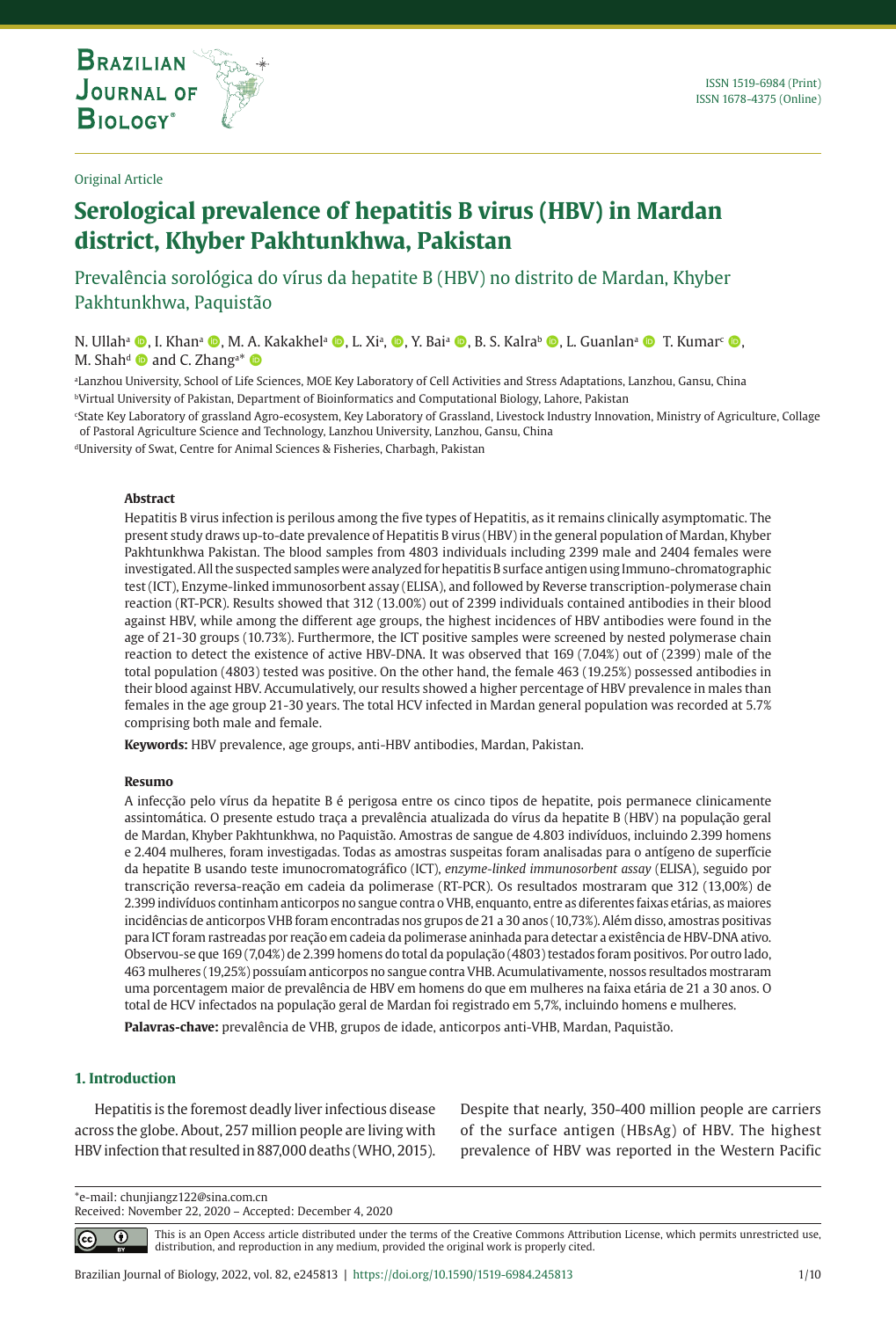Region 6.2% and African Region 6.1% (Hennessey et al., 2013; Schweitzer et al., 2015). There are main five hepatitis viruses comprising A, B, C, D, and E (HAV, HBV, HCV HDV, and HEV) respectively, that severely affect the liver. HBV leads to inhibition of the progression of liver fibrosis, including hepatocellular carcinoma (HCC), normalization of biochemical liver indicators, and leading to liver cirrhosis (Polish Group of Experts for HBV, 2017; Hafeez-ud-din et al., 2012). Hepatitis B was first identified in 1963 and to date, more than 20 million people in Pakistan are suffering from hepatitis B and C resulting in 150,000 new cases each year (Ali et al., 2011).

The high prevalence of HBV in Pakistan causes great suffering to patients and their families those possessing low economic status. It is pivotal to control HBV because 67.5% of Pakistan's population belongs to rural areas with low socio-economic value (Khan et al., 2011a). Hepatitis B virus shares a similar mode of transmission with HCV. Thus, the major risk factors of HBV are the use of unsterilized tools or instruments, transfusion of unscreened blood and/or blood-related products, shaving by local community barbers using or reused razors, ear and nose piercing, and tattooing with unsterilized needles, sharing toothbrushes of infected person, dental and general surgical operations with unsterilized instruments, poor health work set up in hospitals, dialysis, acupuncture, use of non-sterilized scissors for circumcision, drug abuses and unsafe sex practices (Kumar et al., 2017; Liaw and Chu, 2009; Rantala and van-de-Laar, 2008).

Hepatitis B virus is a major agent for the silent contagious liver infection that may acute or chronic. Nethermost, people remain asymptomatic in the course. However, acute illness along with the common symptoms such as abdomen pain, yellowing of the eyes (Jaundice), and skin extreme fatigue, vomiting or nausea, and dark color of urine. Whereas, acute hepatitis may result in liver failure in a small percentage of the people that might lead to death (Chang, 2007; Rantala and van-de-Laar, 2008). Of significance, the classification of age groups plays a key role in the study of geographical and demographic differences, molecular epidemiology, chronic infection studies, designing therapeutic strategies, and vaccine development (Gul et al., 2016; Kumar et al., 2017). Although, effective vaccines against HBV are available from 1982 (Cassidy et al., 2011). Nevertheless, Adefovir is an effective prescribed medicine to treat HBV infections (Van Bömmel et al., 2004). Entecavir, sold in the market of brand name (Baraclude), for the treatment of HBV infection. Hence, previous studies suggests that Adefovir and Entecavir to be effective against the HBV (Matthews, 2006).

Even though the developing countries like Africa, Asia, and Pacific Island have a high prevalence of HBV in comparison with developed countries like Europe, America, Australia where the prevalence is low. Pakistan is a developing country, having viral hepatitis as a major public health issue (Hasnain, 1994; Schweitzer et al., 2015). There is a need among the large populations of the developing world to study the relationship of HBV by age, gender, route of entry, and the duration of infection (Gul et al., 2016; Kumar et al., 2017). Although documentation of actual HBV infection in Pakistan remains perplexing due to poor management and effective record keeping.

Conversely, PCR based HBV diagnosis provides an extra advantage over non-PCR methods including Enzyme-Linked Immunosorbent Assay (ELISA), Recombinant Immunoblot assay (RIBA), Enzyme Immunoassay for the Qualitative Detection (EIA), Immunochromatography (ICT), and so on, being a quick and reliable tool to diagnose, identification genotype, and quantify HCV and HBV genetic material in the blood. Previously, small studies have been undertaken in different regions of Pakistan (Ahmad et al., 2009; Aslam and Aslam, 2001; Kumar et al., 2017). As the province of Khyber Pakhtunkhwa is highly vulnerable to natural and human-induced disasters, lacks risk reduction measures, and suffers from the overlapping responsibilities from the past many years. Mardan city was decided as one of the suitable sites KP to research due to the increasing population in the last few years, limited resources, and lack of health facilities. To investigate the actual prevalence of HBV in KP province a review of literature from Pakistan published data was also analyzed. The present study will not only help to determine the seroprevalence of HBV and to compare it with previous investigations but will also attract the attention of local and foreign organizations/researchers towards this serious matter.

# **2. Materials and Methods**

## *2.1. Population size and sampling*

The Cross-sectional descriptive study was conducted in Mardan city, the second densely populated city of Khyber Pakhtunkhwa, Pakistan by the total population in 2017-2020 counting 358,604. The main language is Pushto locally called (Pakhto). The residents of the area, most of whom came from different parts of the local regions, were taken as a mixed population of Mardan city, Pakistan (Figure 1). All the individuals were assigned in seven different age categories 10-20, 21-30, 31-40, 41-50, 51-60, 61-70, and 71 to above age, respectively. The population was selected based on visiting the concerned small laboratories/collection centers for diagnosis. Subjects consist of comorbidities, and participants younger than 10 years were excluded; those who provide full informed consent were included.

Data for three years from 2017 to 2020 was used with the informed as well as written consent of each patient based on the design questionnaire. The questionnaire included general information and reference to the doctor with history and diagnostic tests. All the confidential information was solemnly used for research purposes. The study was approved by the Ethical Committee and of minor collections laboratories with the collaboration of the School of Life Sciences, Lanzhou University P.R China, and the Virtual University of Pakistan.

# *2.2. Identification of HBV in blood*

From the redial vein of the patients, a 5ml blood sample was collected in a sterilized gel tube using a disposable syringe. The serum was collected by coagulation of blood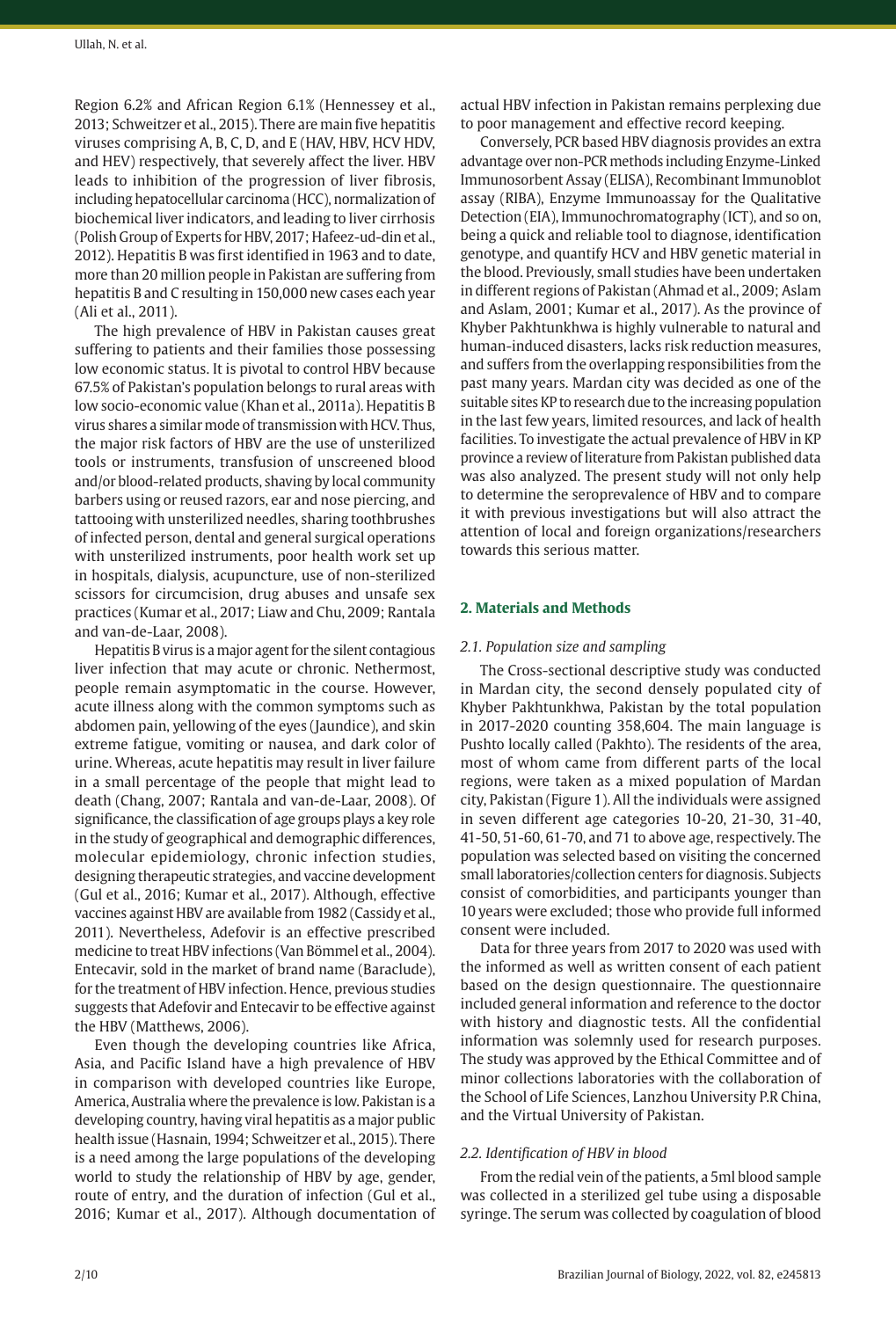

**Figure 1.** Map of the Khyber Pakhtunkhwa (KP), Pakistan. The district Mardan in encircled, where the present study was conducted for determining the prevalence of active HCV infection and genotypic distribution in the year from 2017-2020.

samples and stored at -20°C until analysis. Initially, all suspected samples of blood were examined by the immuno-chromatographic test (ICT) for HBsAg respectively. The kits and reagents used in this screening were purchased from Abbot (global healthcare and research). Positive samples by ICT were further processed for the next round of examination ELISA and with the help of PCR followed by (Ali et al., 2012).

To investigate HBV positive sera, an ELISA test was conducted for investigation of possible antibodies complementary to its antigen using commercially available kits following the manufacture's protocol (BIO KIT, U.S.A, Barcelona-Spain). The HBsAg positive samples from ELISA were subsequently processed for DNA isolation and nested PCR using commercially available DNA Extraction kits (Sacace, Biotechnology, Italy) using Cepheid smart cycler (Nasdaq: CPHD, California, US). Isolated DNA was dissolved in 50 µl of nuclease-free water for nested PCR. In the initial round, the PCR specific primers were used as shown in (Table 1). About 20 µL of the PCR mixture (1.5 µl of 25 mM MgCl2 and 1 µl of 2.5 mM dNTPs) containing 1 µl each of 10 µM forward and reverse primers and Taq buffer, 3 µl nuclease-free water were added to 10µl of DNA for the first round in PCR machine. The reaction mixture was the same as first for the second round of PCR except for 4 µl of DNA template and 9.3 µl of nuclease-free water. The thermal cycler conditions were as following; denaturation at 94°C for 5min and 30 cycles of annealing temperature 52°C for 40 sec, 73°C for 30 sec, and a final extension of 73°C for 5 min. The conditions for the nested PCR were the same as mentioned above. The Prevalence rate was determined as frequency-based with the help of the following Formula 1:

Prevalence (as %) =  $100 \times \frac{\text{Number of Positive Samples}}{\text{Number of Total Samples Measured}}$  (1)

Brazilian Journal of Biology, 2022, vol. 82, e245813 3/10

**Table 1.** Set of primer run in the nested PCR (i.e. First and second cycle of PCR) the primer pairs.

| <b>PCR</b><br>Cycle<br>type | <b>Primers sequence</b>                                                          |
|-----------------------------|----------------------------------------------------------------------------------|
| First                       | Forward: 5'-CATCCTGCTGCTATGCCTCATCT-3',<br>Reverse: 5'-CGAACCACTGAACAAATGGCACT-3 |
| Second                      | Forward: 5'-GGTATGTTGCCCGTTTGTCCTCT-3'<br>Reverse: 5'-GGCACTAGTAAACTGAGCCA-3     |

## **3. Results**

#### *3.1. Gender and age-wise HBV distribution*

In the current study, a total of 4803 samples were collected, of which 2399 were males and 2404 were females. The total observed samples were taken from 10-71 or above years and categorized into seven age groups, initially screened for HBsAg through ICT. All the male HBsAg ICT positive was 10.73% (2399), further processed by ELISA. ELISA results indicated that out of total tested individuals 312 (13.00%) were positive for HBsAg (Table 2). The nested PCR assay of the samples positive by either ELISA or ICT showed that 169 (7.04%) males with active HBV DNA in their blood (Table 2). Based on age-wise prevalence in males, the results showed that all the age groups were affected. However, the prevalence is not the same across the groups. The highest rate of incidence 10.73% was found in the age group of 21-30 years, followed by 8.0% in the age group of 31-40 while a lower frequency incidence of 1.16% was observed in the age group of 60-70 years. Likewise, no incidence was seen in the age group of 71 years or above (Table 2).

In the same way, the age-wise prevalence in females was also assessed (Table 3), but lower frequency of HBV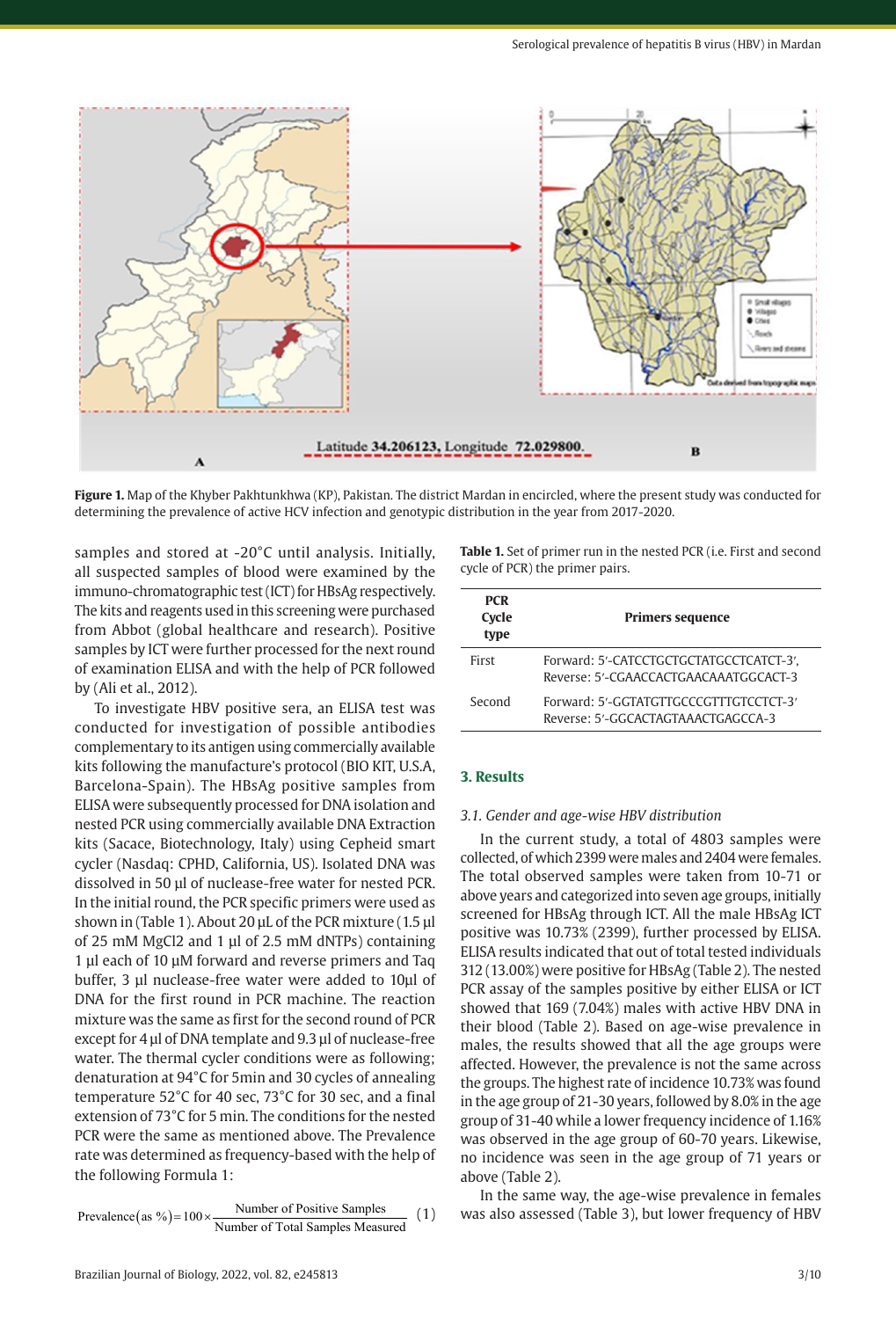prevalence than males. In females, all the age groups were found affected differently. In females, the prevalence deviated among the age groups. The highest incidence rate (7.46%) was found in the age group 21-30, followed by 31-40 age group by 3.93% while the lowest rate was observed in the age group 60-70 by 0.66% (Table 3). Interestingly, as compared to male gender a single case was found in females at the age of 71-above year. Among infected individuals, the prevalence of HBV observed a higher incidence in males as compared to females (Table 2 & 3). The results revealed that 7.04% (169) of males showed positive HBV-PCR results while the prevalence in females was 4.45% (107) was achieved (Table 2 and 3).

# *3.2. Sex-wise distribution of HBsAg*

During the current study, out of 2399 male samples, 312 samples were observed positive for HBs antigen and 169 were reported positive for HBV DNA. In females, 252 samples out of 2404 were reported positive for HBs antigen and HBV DNA. Counting 107 samples were found positive as shown in (Table 4). By calculating total prevalence in the whole selected population harboring HBs antigen showed 11.7%, while for HBV active DNA infection was observed 5.7%, a typical gel photograph is shown in Figure 2.

#### *3.3. Sero-prevalence of HBV Online data retrieval*

To compare the important findings, regarding the active HBV for Pakistan were reviewed from PubMed, Google, and World Wide Web (http://webfoundation. org/). All the data were examined manually. From all over the country the average prevalence of HBV in terms of the individual province as well as all four provinces were calculated (Table 5).

# **4. Discussion**

Emerging infectious diseases pose a serious threat to public health security; this is especially true in the under developed world because of limited resources to combat.

**Table 2.** Prevalence of active HBV among the different age groups of males as revealed by ICT, ELISA, and PCR tests.

| S. No | Age categories<br>(years) | No. of samples | $ICT(+ive)$  | ELISA(+ive)  | <b>Positive</b><br>$PCR(+ive)$ | Prevalence (%) |
|-------|---------------------------|----------------|--------------|--------------|--------------------------------|----------------|
|       | $10 - 20$                 | 145            | 57           | 25           | 7                              | 4.82           |
| 2     | $21 - 30$                 | 773            | 155          | 121          | 83                             | 10.73          |
| 3     | $31 - 40$                 | 569            | 118          | 60           | 46                             | 8.08           |
| 4     | $41 - 50$                 | 492            | 93           | 53           | 25                             | 5.08           |
| 5     | $51 - 60$                 | 222            | 61           | 29           | 6                              | 2.70           |
| 6     | $61 - 70$                 | 172            | 41           | 19           | 2                              | 1.16           |
| 7     | 71-or above               | 26             | 14           | 5            | $\mathbf{0}$                   | $\mathbf{0}$   |
|       | <b>Total</b>              | 2399           | 539 (22.46%) | 312 (13.00%) | 169 (7.04%)                    | 32.59%         |

**Table 3.** Prevalence of active HBV among the different age groups of females as revealed by ICT, ELISA, and PCR observations.

| S. No | Age categories<br>(years) | No. of samples | $ICT(+ive)$  | ELISA(+ive)  | <b>Positive</b><br>$PCR(+ive)$ | Prevalence (%) |
|-------|---------------------------|----------------|--------------|--------------|--------------------------------|----------------|
| 1     | $10 - 20$                 | 116            | 42           | 26           | 3                              | 2.58           |
| 2     | $21 - 30$                 | 831            | 178          | 98           | 62                             | 7.46           |
| 3     | $31 - 40$                 | 636            | 102          | 56           | 25                             | 3.93           |
| 4     | $41 - 50$                 | 357            | 57           | 31           | 9                              | 2.52           |
| 5     | $51 - 60$                 | 263            | 49           | 29           | 6                              | 2.28           |
| 6     | $61 - 70$                 | 150            | 19           | 7            |                                | 0.66           |
| 7     | 71-or above               | 51             | 16           | 5            |                                | 1.96           |
|       | <b>Total</b>              | 2404           | 463 (19.25%) | 252 (10.48%) | 107(4.45%)                     | 21.40%         |

**Table 4.** Sex wise distribution of the anti-HBV antibodies and HBV DNA positive cases.

| <b>Sex</b> | <b>Total number of samples</b> | Anti-HBV +ve | HBV +ve    |
|------------|--------------------------------|--------------|------------|
| Male       | 2399                           | 312          | 169        |
| Female     | 2404                           | 252          | 107        |
| Total      | 4803                           | 564 (11.7%)  | 276 (5.7%) |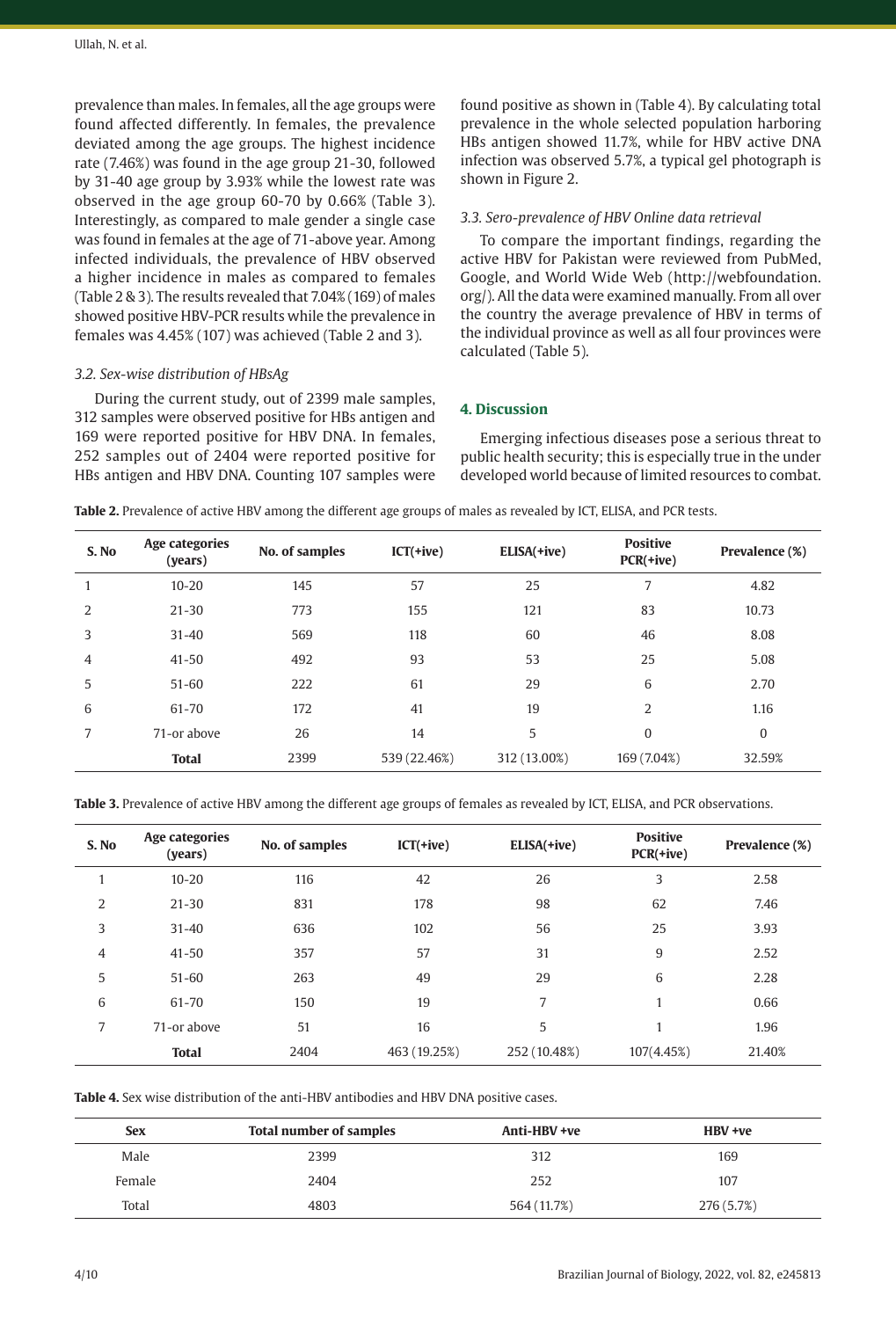

**Figure 2.** Typical gel photograph of HBV amplified products. Lane 1= 1 Kb molecular marker; Lane 2-7 positive samples for active HBV showing 180 bp band of hepatitis B virus; Lane = 8 negative control.

The emerging pathogens are characterized by a novel mode of pathogenesis and in some cases, a broad host range (Khalil et al., 2017). Hepatitis B infection is an international public health defy that is frighteningly increasing with a prevalence ranging from 2 to 8% in a different population of Pakistan. This situation is not different from that in the rest of the world (Ahmad, 2016). More specifically, in acute hepatitis patients harbor the serum of HBsAg are likely to be carriers or have a severe risk factor for causing chronic liver disease, in developing countries like India, Bangladesh, and Pakistan. (Sheikh et al., 2011). Mardan is in the southwest of province KP, Pakistan (Figure 1). The proportion of the urban district is 20.2% whereas 79.8% is the rural proportion. A report conducted by the Government of Pakistan has mentioned that compared to urban areas hepatitis prevalence is more in rural areas. The disease outbreaks are complex and often not well understood. The experimental design of the current study aims to inquire about the prevalence of HBV in the Mardan KPK, Pakistan, being the second central city to the northern part of Pakistan. These findings signifying that most HBV positive subjects belong to the rural areas of low economic eminence (Akbar et al., 1997). The Mardan city was undertaken because its entire districts have a comparatively higher mixed population. These districts are facing basic health prerequisites problems. Previous findings were more concerned about antibodies-based tests and non-PCR methods including ELISA, RIBA (Table 5). In our recent findings, molecular-based techniques (RT-PCR) combined with ICT and ELISA was used to draw the exact picture of active HBV prevalence and infection in between the different age groups comprising males and females. The data support the hypothesis of a homogeneous distribution of HBV infection between the male and female due to various outdoor factors (Ahmad et al., 2017; Akbar et al., 1997).

The patients treated for hepatitis B and C in the past 2 years through Prime Minister Program for the Prevention and Control of Hepatitis Viral Infection were screened from 12 different regions. A success rate of 67% was stated for PCR reports of 1686 patients, which were available and about 33% were non-responders. An estimated 3440 (45.4%) patients among 7572 patients completed 6 months of interferon therapy (Qureshi et al., 2013). To mitigate the risks associated with HBV, there is an urgent need to understand the interactions of pathogen host interaction, to monitor molecular evolution and genomic surveillance. The present study confirms a 5.7% prevalence (Table 4) of HBV throughout Mardan city compared with other parts of Pakistan (Table 5). Prevalence frequency distribution of hepatitis B infection was reported lower in females (4.45%) in comparison with males where it is (7.04%). Our results suggest that the male community is acquiring HBV infection more quickly and maximizing prone to exposure of outer environment in contrast to females who spend mostly household life.

Barber shaving, homosexuality heterosexuality and use of drugs are very customary in these areas which are in line for the arguments for such higher occurrence of HBV among males. Similarly, HBV higher incidence in males followed by females was observed when risk factors regarding hepatitis B and C infection were observed in the liver, stomach in Karachi and Peshawar (Khan et al., 2011b; Kumar et al., 2017, 2020; Shazi and Abbas, 2006). Earlier studies also confirmed a high prevalence of HBV cases in males as compared to females in Pakistan (Alam et al., 2007; Mahtab et al., 2008) Similarly, the prevalence of HBV infection is higher in Bangladesh in males to females almost 67.86% to 32.14% (Khan and Ahmad, 2014). The increase in the prevalence of HBV in males reflects high-risk factors in Asian males. These risk factors include a high use of drugs, sharing of barber shaving razors and multiple sex partners as compared to women.

In Pakistan, a Disease Early Warning System (DEWS) was shaped in 2005 through the collaboration of WHO and the Federal Ministry of Health (FMH) with the goal of early detection of infectious pathogens to overcome morbidity and mortality. Unfortunately, it was not implemented at the grassroots level (Tanveer and Shinwari, 2015). A survey report in Pakistan about the awareness among professional scientists raises alarms about biosafety and biosecurity (Janjua and Nizamy, 2004). Espacially Balochistan and Faisalabad which have high frequency of hepatitis B and C (Ahmad et al., 2007a, b) In this investigation, almost all age groups were found to be affected by HBV. However, a higher prevalence exists at young ages of either males or females. The higher prevalence among younger age groups may be endorsed to the more frequent acquaintance to risk factors and persistent HBV infection.

The barber risk factor is one of the major causes and the route of transmission for HBV infections in Pakistan. At a young age, peoples are not aware much and even do not care/complete the therapy. Second, due to low socioeconomic eminence some child work or young age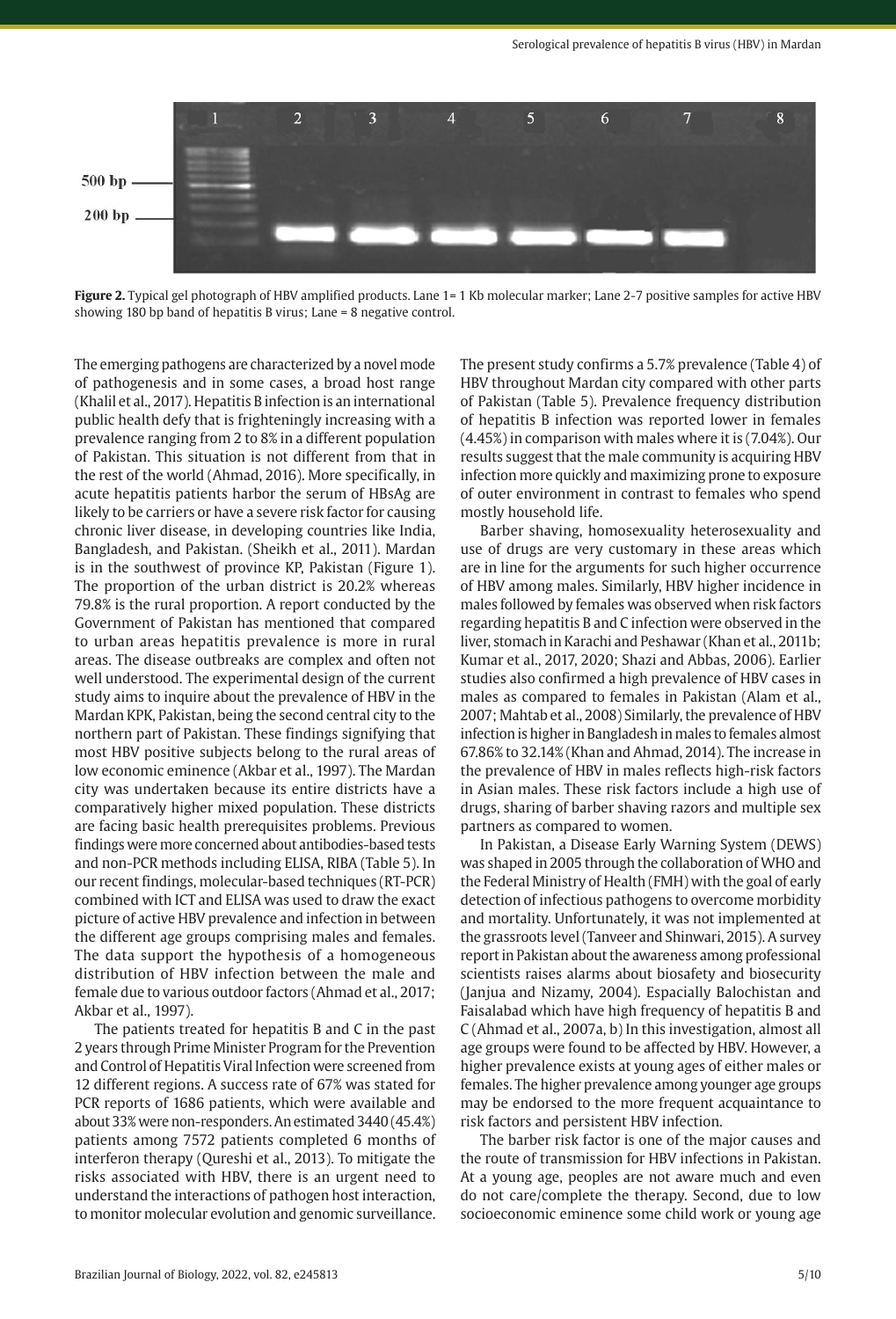|   | j                    |
|---|----------------------|
|   | ā                    |
|   | l                    |
|   | 3                    |
|   |                      |
|   | i                    |
|   | ֠<br>ׇׇ֠֞֡           |
|   |                      |
|   |                      |
|   |                      |
|   |                      |
| ì |                      |
|   | i                    |
|   | ١                    |
|   |                      |
|   |                      |
|   |                      |
|   |                      |
|   |                      |
|   | İ                    |
|   | ļ                    |
|   |                      |
|   |                      |
|   | ¢                    |
|   | ġ                    |
|   | í                    |
|   |                      |
|   |                      |
|   | ć<br>i               |
|   |                      |
|   |                      |
|   |                      |
|   |                      |
|   |                      |
|   |                      |
|   |                      |
|   | i                    |
|   | ś                    |
|   | j                    |
|   | ť                    |
|   | í                    |
|   |                      |
|   | j                    |
|   | I                    |
| ļ |                      |
|   |                      |
|   | ļ                    |
|   | $\ddot{\phantom{0}}$ |
|   | ī                    |
|   | í                    |
|   | í                    |
|   |                      |
| Ì | i                    |
|   | I                    |
|   |                      |
|   |                      |
|   | I<br>İ               |
|   |                      |
|   |                      |
|   |                      |
|   |                      |
|   |                      |
|   |                      |
|   |                      |
|   | ï                    |
|   | ۱                    |
|   | ۱                    |
| í |                      |
|   |                      |
|   |                      |
|   | l                    |
|   | ś                    |
|   | į                    |
|   |                      |
|   | ١                    |
|   |                      |
|   | Comp C               |
|   | I                    |
| l |                      |
|   |                      |
|   |                      |
|   |                      |
|   |                      |
|   |                      |
|   |                      |
|   | ì<br>j               |
|   |                      |
|   | Ï                    |
|   |                      |
|   |                      |
|   |                      |
|   | ۱                    |
|   |                      |
|   |                      |
|   | ċ                    |
|   |                      |
|   | I<br>l               |
|   |                      |
|   |                      |
|   |                      |
|   | ł<br>į<br>١          |
|   | ţ                    |
|   | j<br>Į               |
|   | i<br>ĵ<br>l          |
|   | i<br>፡               |
|   |                      |
|   | j                    |
|   |                      |
|   |                      |
|   |                      |
|   |                      |
|   |                      |
|   |                      |
|   |                      |
|   |                      |
|   |                      |
|   |                      |
|   |                      |
|   |                      |
|   |                      |
|   |                      |
|   |                      |
|   |                      |
|   |                      |
|   |                      |
|   |                      |

|                 |                | Table 5. Literature reviewed demonstrating the prevalence of hepatitis B across the different locations of Pakistan. Each technique has been mentioned in the following studies. |                  |                              |                 |                  |             |                   |                                              |
|-----------------|----------------|----------------------------------------------------------------------------------------------------------------------------------------------------------------------------------|------------------|------------------------------|-----------------|------------------|-------------|-------------------|----------------------------------------------|
| si<br>No        | Locations      | Prevalence %                                                                                                                                                                     | <b>Method</b>    | References                   | $S$ is          | Locations        | Prevalence% | Method            | References                                   |
|                 | Karachi        | 2.28                                                                                                                                                                             | Ē                | Kakepoto et al., 1996)       | 24              |                  |             |                   |                                              |
| $\sim$          | Bahawalpur     | $\Xi$                                                                                                                                                                            | ē                | (Yousaf et al., 1998)        | 25              | Mardan           | 20.79       | ğ                 | (Munir et al., 2013)                         |
| 3               | Faisalabad     | 2.06                                                                                                                                                                             | 흐                | (Hashmi et al., 1999)        | 26              | Havelian City    | 6.39        | Ē                 | (Ahmad et al., 2017)                         |
| 4               | Abbottabad     | 1.55                                                                                                                                                                             | Ē                | (Ahmed et al., 2000)         | 27              | Peshawar         | 1.16        | Ē                 | (Ahmad, 2016)                                |
| 5               | Rawalpindi     | 5.86                                                                                                                                                                             | <b>D</b>         | (Mumtaz et al., 2002)        | 28              | Peshawar         | 3.60        | ELISA             | (Khan et al., 2015)                          |
| $\circ$         | Rawalpindi     | 3.3                                                                                                                                                                              | ELISA            | (Khattak et al., 2002)       | 29              | Mardan           | 3.00        | $\overline{\Box}$ | (Munir et al., 2013)                         |
| $\overline{ }$  | Peshawar       | 1.9                                                                                                                                                                              | MEIA             | (Ahmad et al., 2004)         | $30\,$          | Swat             | 5.88        | ELISA             | Khattak et al. (2009)                        |
| $\infty$        | Islamabad      | 2.51                                                                                                                                                                             | <b>ICI</b>       | (Asif et al., 2004)          | $\overline{5}$  | KPK              | 3.59        | ICT/ELISA         | (Mehr et al., 2013)                          |
| G               | Multan         | 3.37                                                                                                                                                                             | Ē                | Mahmood et al., 2004)        | 32              | Peshawar         | 2.8         | $\overline{C}$    | (Attaullah et al., 2011)                     |
| Ξ               | Punjab         | 4.93                                                                                                                                                                             | <b>ICL</b>       | (Waqas et al., 2005)         | 34              | Peshawar         | 2.07        | <b>IO</b>         | (Khattak et al., 2002)                       |
| $\overline{12}$ | Bahawalpur     | 2.69                                                                                                                                                                             | <b>ICT/ELISA</b> | (Fayyaz et al., 2006)        | 35              | Peshawar         | 1.97        | <b>ELISA</b>      | (Shah et al., 2010)                          |
| $\overline{13}$ | Karachi        | 4.7                                                                                                                                                                              | ē                | Mujeeb and Mehmood,<br>1996) | 36              | KPK & FATA       | 3.41        | ICT/ELISA/RT-PCR  | (Khan et al., 2010)                          |
| $\overline{1}$  | Liaquetpur     | 5.69                                                                                                                                                                             | Ē                | (Khan et al., 2006)          | 37              | Bannu            | 5.20        | ELISA             | (Majid et al., 2010)                         |
| 15              | Northern areas | 3.66                                                                                                                                                                             | <b>IQ</b>        | (Alam and Naeem, 2007)       | 38              | Swat             | 1.37        | ICT/ELISA         | (Khattak et al., 2009)                       |
| 16              | Rawalpindi     | 2.45                                                                                                                                                                             | MEIA             | (Masood et al., 2007)        | 39              | Kurram<br>Agency | 5.07        | Ţ                 | (Bangash et al., 2009)                       |
| $\overline{1}$  | Balochistan    | 4.8                                                                                                                                                                              | 흐                | (Ahmad et al., 2007a)        | $\overline{40}$ | Swat             | 3.50        | ELISA             | (Ahmad et al., 2009)                         |
| $\frac{8}{2}$   | Lahore         | 1.52                                                                                                                                                                             | Ē                | (Asad et al., 2007)          | 41              | Abbottabad       | 2.40        | <b>ALISA</b>      | (Adeel, 2008)                                |
| $\overline{19}$ | Rawalpindi     | 2.31                                                                                                                                                                             | Ē                | (Zeeshan et al., 2007)       | 42              | KPK              | 22.40       | ELISA             | (Alam et al., 2007)                          |
| $\overline{20}$ | Peshawar       | 1.40                                                                                                                                                                             | ELISA            | (Alia et al., 2008)          | $\ddot{4}$      | Abbottabad       | $1.8$       | <b>ELISA</b>      | Jadoon et al., 2010)<br>Akthar et al. (2005) |
| ಸ               | Sindh          | 6.2                                                                                                                                                                              | ē                | (Mujeeb and Pearce, 2008)    | 44              | Abbottabad       | 2.02        | <b>ELISA</b>      | (Khan et al., 2007)                          |
| 22              | Peshawar       | 1.16                                                                                                                                                                             | 흐                | (Ahmad, 2016)                |                 |                  |             |                   |                                              |
| 23              | Kurram Agency  | 14.95                                                                                                                                                                            | Ē                | (Hussain and Ali, 2016)      |                 |                  |             |                   |                                              |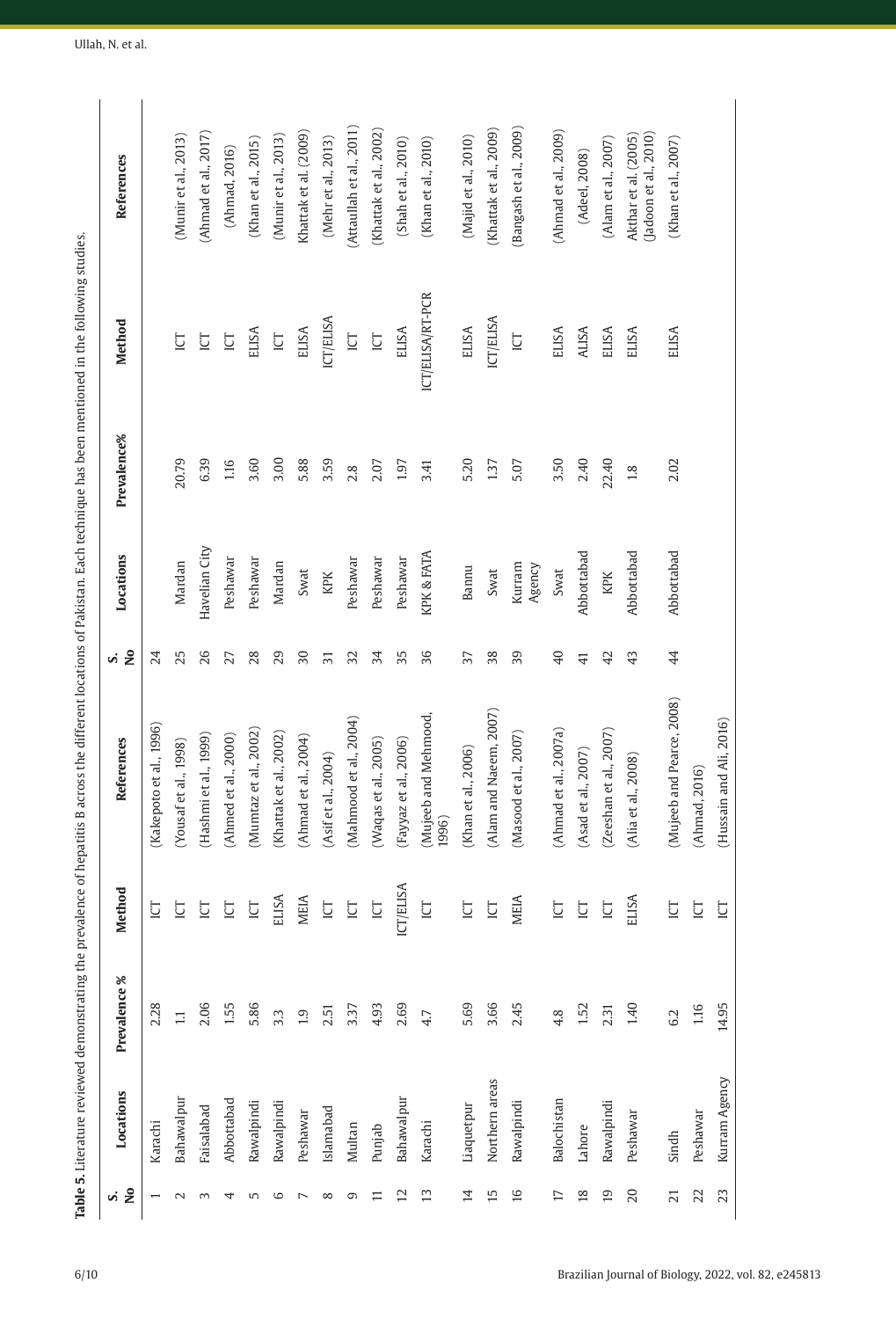labor collecting raw or waste materials specially used injection, etc. from public spot and streets that may increase the rate of infection. The frequency of exposure to HBV is higher in male gender (32%) who routinely shaved with community barbers. Previous studies showed in Pakistan nearly 46% of the barbers reuse the blades, ultimately resulting in the increased transmission of HBV infection in the community blades (Kumar et al., 2020; Mahtab et al., 2008). Other risk factors in this area might be associated with contaminated dental surgery, large numbers of refugees an underdeveloped region that is at war, and internally displaced people (IDPs) for the reason of ongoing war against militants and terror represent another major obstacle to the health care system (Attaullah et al., 2011; Rauf et al., 2011). Under-funded and ill-equipped healthcare facilities due to the ongoing war and infrastructure collapse of terrorist activities represent the biggest obstacles to health care of Pakistan. The lack of emergency medical services in Pakistan and initial help to victims are commonly provided by the untrained worker but well-meaning people at the scene is another major cause of an abrupt increase in hepatitis. In the province of KP, populations has an approximately high prevalence rate 3.0% of more than 30.52 million; KP has more than 10 million HBV carriers and contributes a large proportion to the worldwide pool of HBV carriers (Bukhari et al., 1999).

In our practical observations, most of the patients are associated with low economic status and visited by local medical practitioners for medical checkups. No proper sterilization methods and contaminated equipment reuse might be a possible reason for the high rate of prevalence in this area. Sharing personal materials like shaving razors, nail cutters, the needle used for ear and nose piercing, toothbrushes, and close personal or sexual contact with an infected person has also been reported contributing as major risk factors for hepatitis B virus infection in the young age (Janjua and Nizamy, 2004; Kumar et al., 2020, 2017). The dilemma is not only restricted to natural outbreaks but also bioterrorism attacks using engineered viruses by non-state agents cannot be ignored in the region. At present, Pakistan may not have the capacity to deal with these issues itself so far. High head to toe efforts is required by the international community to reduce the existing threat of hepatitis diseases by educating communities, providing funds to facilitate healthcare personnel, and by providing better treatment facilities to reduce the mortality rate. A risk factor study related to HBV infection in Pakistan would give important evidence to the health planners and the disease control department to overcome the spread of disease. Proper preventive measures, public awareness, and vaccination programs should be launch sooner or later. The government and health authorities need to re-enforce the management and control strategies.

## **5. Conclusion**

The current studies highlighted the seroprevalence of HBV in between the various age groups. HBV is an avertible disease and can be treated by immunization or vaccination. In the present portfolio, males are more exposed to high prevalence in comparison with females. Although the infection was more proliferated between the younger groups either male or female. Besides, Mardan is still dominant in HBV infection, there is a pressing need for major awareness events should be launched by KP Government or local authorities and (NGOs) non-government organizations, ample to adopt preventive measures to control the outspread of such dreadful disease.

#### **Acknowledgements**

The authors express their sincere gratitude to the local Medical Centers and Hospitals of Mardan, KP, Pakistan, for granting this award for their research. Also extend esteemed thanks to all the concerned friends, doctors' medical clinicians, and patients for their cooperation as well as their support throughout this study. The authors are also very grateful for the Chinese Government Scholarship Council for the award of Doctoral studies at Lanzhou University.

#### **References**

- ADEEL, M.Y., 2008. Seroprevalence of hepatitis B and hepatitis C in health care workers in Abbottabad. *Journal of Ayub Medical College, Abbottabad*, vol. 20, no. 3, pp. 27-29. [PMid:19610509.](https://www.ncbi.nlm.nih.gov/entrez/query.fcgi?cmd=Retrieve&db=PubMed&list_uids=19610509&dopt=Abstract)
- AHMAD, A., AHMAD, B., ALI, A. and AHMAD, Y., 2009. Seroprevalence of HBsAg and anti-HCV in general healthy population of Swat district with frequency of different HCV Genotypes. *Pakistan Journal of Medical Sciences*, vol. 25, pp. 744-748.
- AHMAD, F., REHMAN, M.U., JADOON, M.A., HAYAT, A., KHAN, I. and ULLAH, R., 2017. Prevalence of hepatitis B and C infection in Havelian City, Khyber: Pakhtunkhwa, Pakistan. *Journal of Entomology and Zoology Studies*, vol. 5, pp. 1024-1026.
- AHMAD, I., 2016. Prevalence of hepatitis B and C viral infection among pregnant women in Peshawar, Pakistan. *Hepatitis Monthly*, vol. 16, no. 6, pp. e36383. [http://dx.doi.org/10.5812/](https://doi.org/10.5812/hepatmon.36383) [hepatmon.36383](https://doi.org/10.5812/hepatmon.36383)[. PMid:27630725.](https://www.ncbi.nlm.nih.gov/entrez/query.fcgi?cmd=Retrieve&db=PubMed&list_uids=27630725&dopt=Abstract)
- AHMAD, J., TAJ, A.S., RAHIM, A., SHAH, A. and REHMAN, M., 2004. Frequency of Hepatitis B and Hepatitis C in healthy blood donors of NWFP: a single center experience. *Journal of Postgraduate Medical Institute*, vol. 18, no. 3, pp. 343-352.
- AHMAD, K. Z., ASLAM, M.I. and ALI, S., 2007a. The frequency of hepatitis B and C among volunteer blood donors in Balochistan. *Hepatitis Monthly*, vol. 7, no. 2, pp. 73-76.
- AHMAD, N., ASGHER, M., SHAFIQUE, M. and QURESHI, J.A., 2007b. An evidence of high prevalence of Hepatitis C virus in Faisalabad, Pakistan. *Saudi Medical Journal*, vol. 28, no. 3, pp. 390-395[. PMid:17334466.](https://www.ncbi.nlm.nih.gov/entrez/query.fcgi?cmd=Retrieve&db=PubMed&list_uids=17334466&dopt=Abstract)
- AHMED, F., SHAH, S.H., TARIQ, M. and KHAN, J.A., 2000. Prevalence of hepatitis B carrier and HIV in healthy blood donors at Ayub Teaching Hospital. *Pakistan Journal of Medical Research*, vol. 39, pp. 91-92.
- AKBAR, N., BASUKI, B., MULYANTO., GARABRANT, D.H., SULAIMAN, A. and NOER, H.M..1997. Ethnicity, socioeconomic status, transfusions and risk of hepatitis B and hepatitis C infection. *Journal of Gastroenterology and Hepatology*, vol. 12, no. 11, pp. 752-757. [http://dx.doi.org/10.1111/j.1440-1746.1997.tb00365.x](https://doi.org/10.1111/j.1440-1746.1997.tb00365.x). [PMid:9430042.](https://www.ncbi.nlm.nih.gov/entrez/query.fcgi?cmd=Retrieve&db=PubMed&list_uids=9430042&dopt=Abstract)
- AKHTAR, S., YOUNUS, M., ADIL, S., HASSAN, F. and JAFRI, S.H., 2005. Epidemiologic study of chronic hepatitis B virus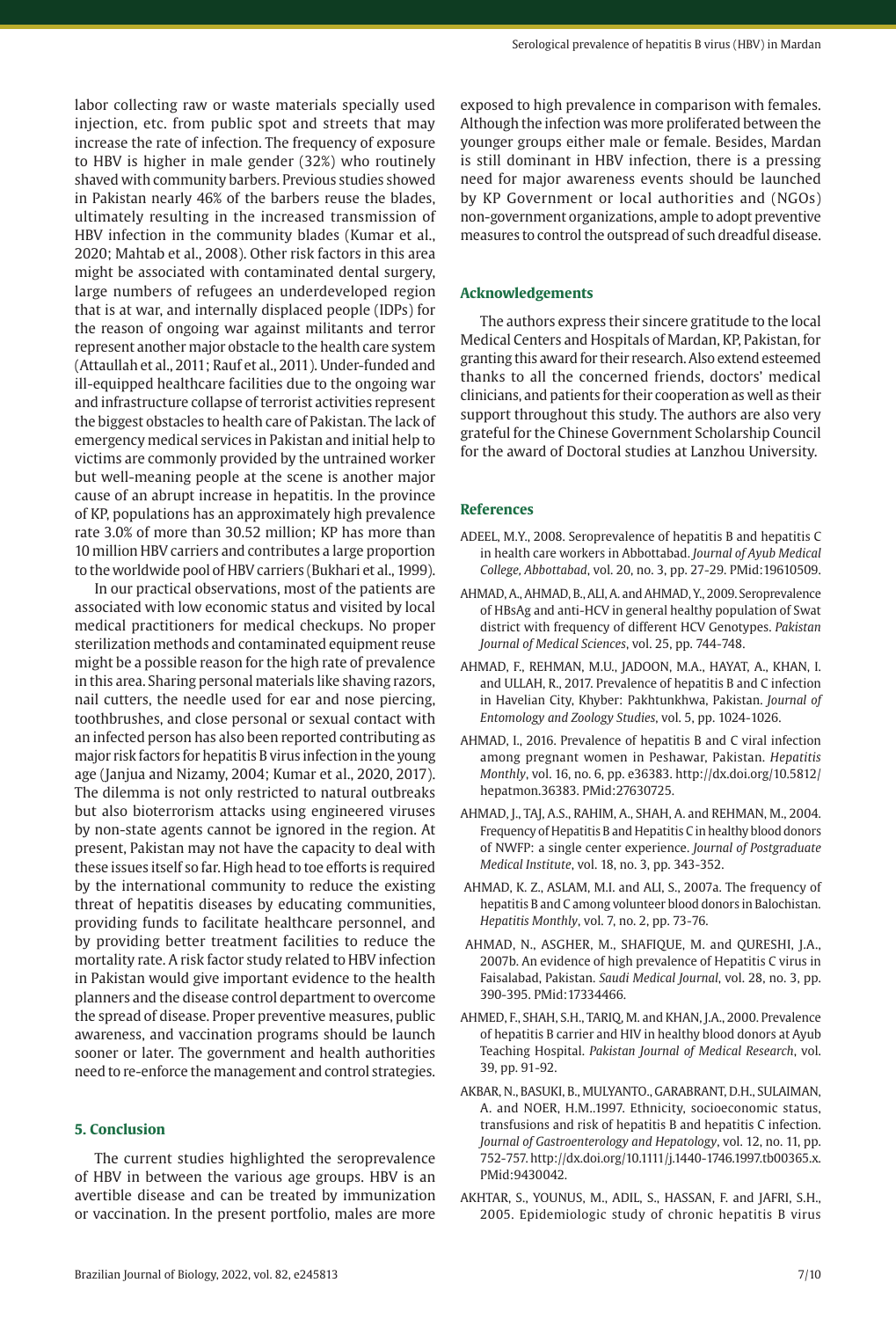infection in malevolunteer blood donors in Karachi, Pakistan. *BMC Gastroenterology*, vol. 5, no. 1, pp. 26. [http://dx.doi.](https://doi.org/10.1186/1471-230X-5-26) [org/10.1186/1471-230X-5-26](https://doi.org/10.1186/1471-230X-5-26).

- ALAM, M. and NAEEM, M.A., 2007. Frequency of hepatitis B surface antigen and anti-hepatitis C antibodies in apparently healthy blood donoars in northern areas. *Pakistan Journal of Pathology*, vol. 18, pp. 11-14.
- ALAM, M.M., ZAIDI, S.Z., SHAUKAT, S., SHARIF, S., ANGEZ, M., NAEEM, A., SALEHA, S., BUTT, J.A. and MALIK, S.A., 2007. Common Genotypes of Hepatitis B virus prevalent in Injecting drug abusers (addicts) of North West Frontier Province of Pakistan. *Virology Journal*, vol. 4, no. 63, pp. 1-6. [http://dx.doi.](https://doi.org/10.1186/1743-422X-4-63) [org/10.1186/1743-422X-4-63](https://doi.org/10.1186/1743-422X-4-63)[. PMid:17597548.](https://www.ncbi.nlm.nih.gov/entrez/query.fcgi?cmd=Retrieve&db=PubMed&list_uids=17597548&dopt=Abstract)
- ALI, A., NISAR, M., IDREES, M., AHMAD, H., HUSSAIN, A., RAFIQUE, S., SABRI, S., REHMAN, H., ALI, L., WAZIR, S. and KHAN, T., 2012. Prevalence of HBV infection in suspected population of conflictaffected area of war against terrorism in North Waziristan FATA Pakistan. *Infection, Genetics and Evolution*, vol. 12, no. 8, pp. 1865-1869. https://doi.org/10.1016/j.meegid.2012.07.008.
- ALI, M., IDREES, M., ALI, L., HUSSAIN, A., UR REHMAN, I., SALEEM, S., AFZAL, S. and BUTT, S., 2011. Hepatitis B virus in Pakistan: a systematic review of prevalence, risk factors, awareness status and genotypes. *Virology Journal*, vol. 8, no. 1, pp. 102. [http://dx.doi.org/10.1186/1743-422X-8-102.](https://doi.org/10.1186/1743-422X-8-102) [PMid:21375760.](https://www.ncbi.nlm.nih.gov/entrez/query.fcgi?cmd=Retrieve&db=PubMed&list_uids=21375760&dopt=Abstract)
- ALIA, Z., WAHEED, Z.T., KASHAN, A., LIAQAT, A., FARAH, F. and SAEED, R., 2008. Seroprevalence of Hepatitis B, C and HIV in healthy blood donors in Northern Pakistan. *Pakistan Journal of Pathology*, vol. 19, pp. 101-106.
- ASAD, U.I., FUAD, S., NAVEED, A., MAHMOOD, N.M. and RIAZ, Q., 2007. Hepatitis B and Hepatitis C in blood donors. *Annals of King Edward Medical College*, vol. 13, pp. 59-61.
- ASIF, N., KHOKHAR, N. and ILAHI, F., 2004. Sero-prevalence of HBV, HCV, and HIV infection among voluntary non remunerated & replacement donors in Northern Pakistan. *Pakistan Journal of Medical Sciences*, vol. 20, pp. 24-28.
- ASLAM, M. and ASLAM, J., 2001. Seroprevalence of the antibody to hepatitis C in select groups in the Punjab region of Pakistan. *Journal of Clinical Gastroenterology*, vol. 33, no. 5, pp. 407- 411. [http://dx.doi.org/10.1097/00004836-200111000-00013](https://doi.org/10.1097/00004836-200111000-00013). [PMid:11606859.](https://www.ncbi.nlm.nih.gov/entrez/query.fcgi?cmd=Retrieve&db=PubMed&list_uids=11606859&dopt=Abstract)
- ATTAULLAH, S., KHAN, S., NASEEMULLAH., AYAZ, S., KHAN, S.N., ALI, I., HOTI, N. and SIRAJ, S., 2011. Prevalence of HBV and HBV vaccination coverage in health care workers of tertiary hospitals of Peshawar, Pakistan. *Virology Journal*, vol. 8, no. 1, pp. 1-5. [http://dx.doi.org/10.1186/1743-422X-8-275](https://doi.org/10.1186/1743-422X-8-275)[. PMid:21645287.](https://www.ncbi.nlm.nih.gov/entrez/query.fcgi?cmd=Retrieve&db=PubMed&list_uids=21645287&dopt=Abstract)
- BANGASH, M.H., BANGASH, T.H. and ALAM, S., 2009. Prevalance of hepatitis B and hepatatis C among healthy blood donors at Kurram agency. *Journal of Postgraduate Medical Institute*, vol. 23, no. 2, pp. 140-145.
- BUKHARI, S.M., KHATOON, N., IQBAL, A., NAEEM, S., SHAFQAT, S., LONE, A. and NAVEED, I.A., 1999. Prevalence of hepatitis B antigenaemia in Mayo Hospital Lahore. *Biomedica*, vol. 15, pp. 88-91.
- CASSIDY, A., MOSSMAN, S., OLIVIERI, A., RIDDER, M.D. and LEROUX-ROELS, G., 2011. Hepatitis B vaccine effectiveness in the face of global HBV genotype diversity. *Expert Review of Vaccines*, vol. 10, no. 12, pp. 1709-1715. [http://dx.doi.org/10.1586/erv.11.151](https://doi.org/10.1586/erv.11.151). [PMid:22085174.](https://www.ncbi.nlm.nih.gov/entrez/query.fcgi?cmd=Retrieve&db=PubMed&list_uids=22085174&dopt=Abstract)
- CHANG, M.-H., 2007. Hepatitis B virus infection. *Seminars in Fetal & Neonatal Medicine*, vol. 12, no. 3, pp. 160-167. [http://dx.doi.](https://doi.org/10.1016/j.siny.2007.01.013) [org/10.1016/j.siny.2007.01.013.](https://doi.org/10.1016/j.siny.2007.01.013) [PMid:17336170.](https://www.ncbi.nlm.nih.gov/entrez/query.fcgi?cmd=Retrieve&db=PubMed&list_uids=17336170&dopt=Abstract)
- FAYYAZ, M., KHAN, M.A., QAZI, M.A.L.I., DINCHAUDHARY, G.M., and AHMED, G., 2006. Hepatitis B, C & HIV. *The Professional Medical Journal*, vol. 13, pp. 632-636.
- GUL, A., AHMED, J., ZAHIR, F., ALI KHAN, I. and ALI, I., 2016. New patterns of HCV subtypes distribution in the Khyber Pakhtunkhwa province of Pakistan. *The Brazilian Journal of Infectious Diseases*, vol. 20, no. 1, pp. 107-108. [http://dx.doi.](https://doi.org/10.1016/j.bjid.2015.09.007) [org/10.1016/j.bjid.2015.09.007](https://doi.org/10.1016/j.bjid.2015.09.007). [PMid:26626168.](https://www.ncbi.nlm.nih.gov/entrez/query.fcgi?cmd=Retrieve&db=PubMed&list_uids=26626168&dopt=Abstract)
- HAFEEZ-UD-DIN., SIDDIQUI, T.S., LAHRASAB, W. and SHARIF, M.A., 2012. Prevalence of hepatitis B and C in healthy adult males of paramilitary personnel in Punjab. *Journal of Ayub Medical College, Abbottabad*, vol. 24, no. 3-4, pp. 138-140[. PMid:24669635.](https://www.ncbi.nlm.nih.gov/entrez/query.fcgi?cmd=Retrieve&db=PubMed&list_uids=24669635&dopt=Abstract)
- HASHMI, Z.Y., CHAUDRY, A.H., AHMED, M. and ASHRAF, M., 1999. Hepatitis B virus antigenemia in healthy blood donors in Faisalabad. *Prof.*, vol. 6, pp. 547-550.
- HASNAIN, S.S., 1994. Hepatitis prevention, vaccination, treatment. *Medical Heritage*, vol. 1, pp. 15-19.
- HENNESSEY, K., MENDOZA-ALDANA, J., BAYUTAS, B., LORENZO-MARIANO, K.M. and DIORDITSA, S., 2013. Hepatitis B control in the World Health Organization's Western Pacific Region: targets, strategies, status. *Vaccine*, vol. 31, suppl. 9, pp. J85-J92. [http://dx.doi.org/10.1016/j.vaccine.2012.10.082](https://doi.org/10.1016/j.vaccine.2012.10.082). [PMid:24331026.](https://www.ncbi.nlm.nih.gov/entrez/query.fcgi?cmd=Retrieve&db=PubMed&list_uids=24331026&dopt=Abstract)
- HUSSAIN, S. and ALI, Z., 2016. Prevalence of hepatitis B virus in the Kurram Agency, Pakistan: A 5-year observational study in a war-affected region. *Journal of Clinical Virology*, vol. 82, pp. 17-19. [http://dx.doi.org/10.1016/j.jcv.2016.06.009](https://doi.org/10.1016/j.jcv.2016.06.009). [PMid:27393939.](https://www.ncbi.nlm.nih.gov/entrez/query.fcgi?cmd=Retrieve&db=PubMed&list_uids=27393939&dopt=Abstract)
- JADOON, A.N., SHAHZAD, A.M., YAQOOB, R., HUSSAIN, M. and NASEEMA, A., 2010. Seroprevalence of hepatitis C in type 2 diabetes: evidence for a positive association. *Virology Journal*, vol. 7, no. 1, pp. 304. [http://dx.doi.org/10.1186/1743-422X-7-304](https://doi.org/10.1186/1743-422X-7-304).
- JANJUA, N.Z. and NIZAMY, M.A.M., 2004. Knowledge and practices of barbers about hepatitis B and C transmission in Rawalpindi and Islamabad. *JPMA. The Journal of the Pakistan Medical Association*, vol. 54, no. 3, pp. 116-119[. PMid:15129868.](https://www.ncbi.nlm.nih.gov/entrez/query.fcgi?cmd=Retrieve&db=PubMed&list_uids=15129868&dopt=Abstract)
- KAKEPOTO, G.N., BHALLY, H.S., KHALIQ, G., KAYANI, N., BURNEY, I.A., SIDDIQUI, T. and KHURSHID, M., 1996. Epidemiology of blood-borne viruses: a study of healthy blood donors in Southern Pakistan. *The Southeast Asian Journal of Tropical Medicine and Public Health*, vol. 27, no. 4, pp. 703-706[. PMid:9253870.](https://www.ncbi.nlm.nih.gov/entrez/query.fcgi?cmd=Retrieve&db=PubMed&list_uids=9253870&dopt=Abstract)
- KHALIL, A.T., ALI, M., TANVEER, F., OVAIS, M., IDREES, M., SHINWARI, Z.K. and HOLLENBECK, J.E., 2017. Emerging viral infections in Pakistan: issues, concerns, and future prospects. *Health Security*, vol. 15, no. 3, pp. 268-281. [http://dx.doi.org/10.1089/](https://doi.org/10.1089/hs.2016.0072) [hs.2016.0072](https://doi.org/10.1089/hs.2016.0072)[. PMid:28636447.](https://www.ncbi.nlm.nih.gov/entrez/query.fcgi?cmd=Retrieve&db=PubMed&list_uids=28636447&dopt=Abstract)
- KHAN, F., AKBAR, H., IDREES, M., KHAN, H., SHAHZAD, K. and KAYANI, M.A., 2011a. The prevalence of HBV infection in the cohort of IDPs of war against terrorism in Malakand Division of Northern Pakistan. *BMC Infectious Diseases*, vol. 11, pp. 176. [http://dx.doi.org/10.1186/1471-2334-11-176.](https://doi.org/10.1186/1471-2334-11-176) [PMid:21689435.](https://www.ncbi.nlm.nih.gov/entrez/query.fcgi?cmd=Retrieve&db=PubMed&list_uids=21689435&dopt=Abstract)
- KHAN, H., and AHMAD, I., 2014. Internally displaced persons and health challenges. *Gomal Journal of Medical Sciences*, vol. 12, no. 2, pp. 43-44.
- KHAN, M., HUSSAIN, F. and MUSHARAF, S., 2011b. A fraction of fresh water algae of Kalpani stream and adjoining area of district Mardan, Pakistan. *International Journal of Biosciences*, vol. 1, pp. 2220-6655.
- KHAN, M.A., ASHRAF, M., REHMAN, A., ALI, A., ASHRAF, M. and DITTA, A., 2006. Prevalence of HBV, HCV and HIV in blood donors at Liaquetpur. *The Professional Medical Journal*, vol. 13, pp. 23-26.
- KHAN, M.S., JAMIL, M., JAN, S., ZARDAD, S., SULTAN, S. and SAHIBZADA, A.S., 2007. Prevalence of hepatitis 'B' and 'C'in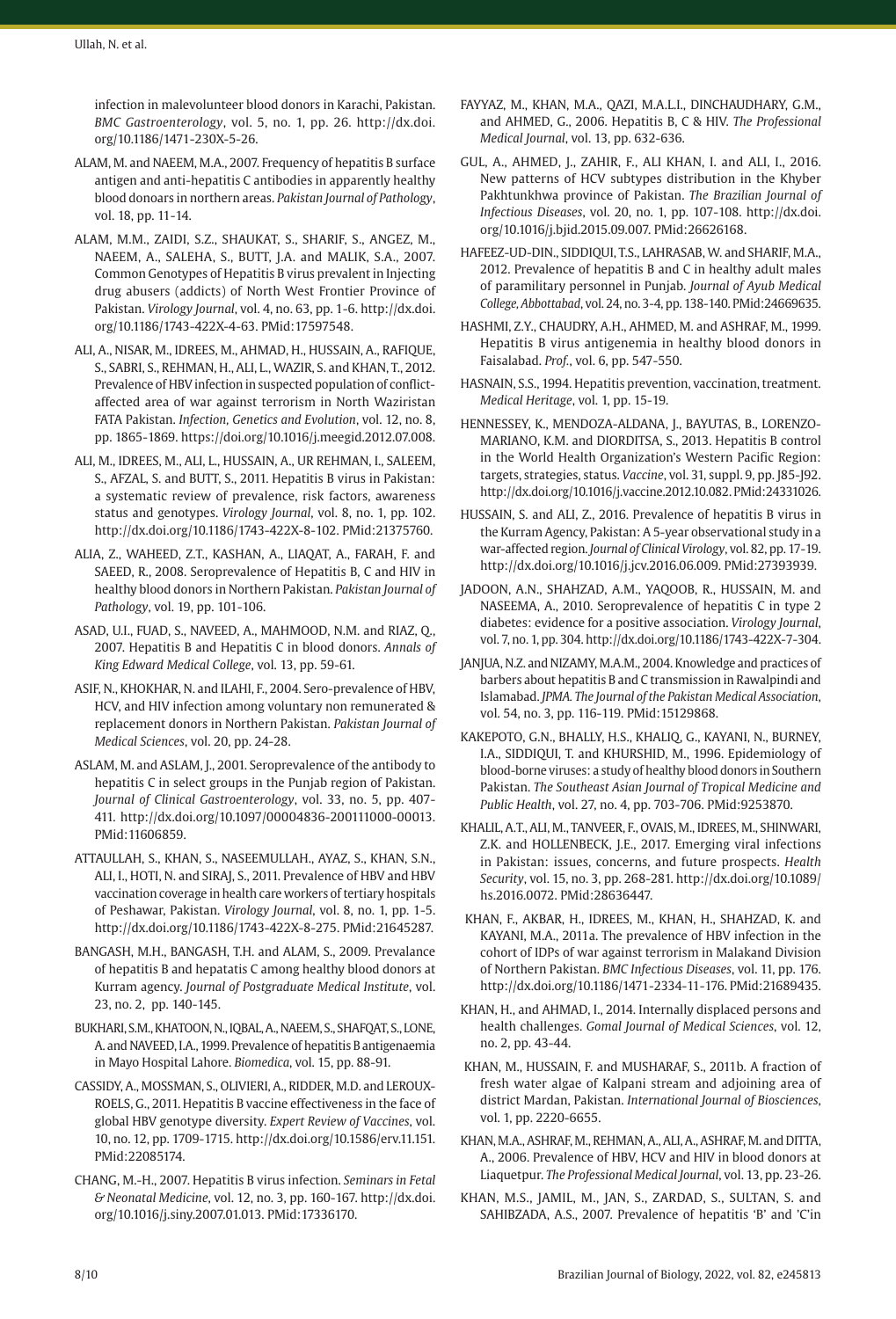orthopaedics patients at Ayub Teaching Hospital Abbottabad. *Journal of Ayub Medical College, Abbottabad*, vol. 19, no. 4, pp. 82-84. [PMid:18693606.](https://www.ncbi.nlm.nih.gov/entrez/query.fcgi?cmd=Retrieve&db=PubMed&list_uids=18693606&dopt=Abstract)

- KHAN, N.U., SIDDIQUE, L., ALI, I., IQBAL, A., MUNIR, I., RASHID, F., ALI, S., RAZIQ, F. and SWATI, Z.A., 2010. Prevalence of hepatitis B in the blood donors of NW. FP and FATA regions and the current scenario of HBV infection in Pakistan. *African Journal of Biotechnology*, vol. 9, pp. 6162-6166.
- KHAN, Z.A., SHAFIQ, M., and SHAHAB, F., 2015. Frequency and risk factors of hepatitis b & c in afghan patients Presenting to tertiary care hospital in Peshawar. *Pakistan Armed Forces Medical Journal*, vol. 65, no. 5, pp. 686-689.
- KHATTAK, M.F., SALAMAT, N., BHATTI, F.A. and QURESHI, T.Z., 2002. Seroprevalence of hepatitis B, C and HIV in blood donors in northern Pakistan. *JPMA. The Journal of the Pakistan Medical Association*, vol. 52, no. 9, pp. 398-402[. PMid:12532573.](https://www.ncbi.nlm.nih.gov/entrez/query.fcgi?cmd=Retrieve&db=PubMed&list_uids=12532573&dopt=Abstract)
- KHATTAK, S.T., ALI MARWAT, M., KHATTAK, I., KHAN, T.M. and NAHEED, T., 2009. Comparison of frequency of hepatitis B and hepatitis C in pregnant women in urban and rural area of district Swat. *Journal of Ayub Medical College, Abbottabad*, vol. 21, no. 2, pp. 12-15[. PMid:20524459.](https://www.ncbi.nlm.nih.gov/entrez/query.fcgi?cmd=Retrieve&db=PubMed&list_uids=20524459&dopt=Abstract)
- KUMAR, T., AHMAD, N., HAYAT, M.K., GAO, B.-X., FAISAL, S., ILAHI, N., ALI, B., ZADA, S. and SAJJAD, W., 2017. Prevalence and genotypic distribution of hepatitis C virus in Peshawar KPK, Pakistan. *Hayati Journal of Biosciences*, vol. 24, no. 1, pp. 22-25. [http://dx.doi.org/10.1016/j.hjb.2017.04.002](https://doi.org/10.1016/j.hjb.2017.04.002).
- KUMAR, T., ZADA, S., IRFAN, M., BATOOL, H. and SAJJAD, W., 2020. Serological prevalence of Hepatitis B Virus in Peshawar, Khyber Pakhtunkhwa, Pakistan. *Pakistan Journal of Zoology*, vol. 52, no. 2, pp. 525. [http://dx.doi.org/10.17582/journal.pjz/20190213140254](https://doi.org/10.17582/journal.pjz/20190213140254).
- LIAW, Y.-F. and CHU, C.-M., 2009. Hepatitis B virus infection. *Lancet*, vol. 373, no. 9663, pp. 582-592. [http://dx.doi.org/10.1016/](https://doi.org/10.1016/S0140-6736(09)60207-5) [S0140-6736\(09\)60207-5](https://doi.org/10.1016/S0140-6736(09)60207-5). [PMid:19217993.](https://www.ncbi.nlm.nih.gov/entrez/query.fcgi?cmd=Retrieve&db=PubMed&list_uids=19217993&dopt=Abstract)
- MAHMOOD, M.A., KHAWAR, S., ANJUM, A.H., AHMED, S.M., RAFIQ, S., NAZIR, I., and USMAN, M., 2004. Prevalence of hepatitis B, C and HIV infection in blood donors of Multan region. *Annals of King Edward Medical University*, vol. 10, no. 4. https://doi. org/10.21649/akemu.v10i4.1264.
- MAHTAB, M.-A., RAHMAN, S., KARIM, M.F., KHAN, M., FOSTER, G., SOLAIMAN, S. and AFROZ, S., 2008. Epidemiology of hepatitis B virus in Bangladeshi general population. *Hepatobiliary & Pancreatic Diseases International*, vol. 7, no. 6, pp. 595-600. [PMid:19073404.](https://www.ncbi.nlm.nih.gov/entrez/query.fcgi?cmd=Retrieve&db=PubMed&list_uids=19073404&dopt=Abstract)
- MAJID, A., KHAN, M.S. and ULLAH, S., 2010. Rising prevalence of hepatitis B and C and risk factors at district headquarter teaching hospital Bannu, Khyber Pakhtunkhwa. *Journal of the College of Physicians and Surgeons--Pakistan*, vol. 20, no. 7, pp. 492-493. [PMid:20642957.](https://www.ncbi.nlm.nih.gov/entrez/query.fcgi?cmd=Retrieve&db=PubMed&list_uids=20642957&dopt=Abstract)
- MASOOD, R., SARDAR, M.A. and MALLHI, A.A., 2007. Seroprevalence of hepatitis B and C among the healthy blood donors at Fauji Foundation Hospital, Rawalpindi. *Pakistan Journal of Medical Sciences*, vol. 23, pp. 64-67.
- MATTHEWS, S.J., 2006. Entecavir for the treatment of chronic hepatitis B virus infection. *Clinical Therapeutics*, vol. 28, no. 2, pp. 184-203. [http://dx.doi.org/10.1016/j.clinthera.2006.02.012](https://doi.org/10.1016/j.clinthera.2006.02.012). [PMid:16678641.](https://www.ncbi.nlm.nih.gov/entrez/query.fcgi?cmd=Retrieve&db=PubMed&list_uids=16678641&dopt=Abstract)
- MEHR, M.T., KHAN, H., NISA, Q.U., and IMAN, N.U., 2013. Frequency of hepatitis B & C infection in newly recruited civil servants in Khyber Pakhtunkhwa. *Khyber Medical University Journal*, vol. 5, no. 2, pp. 95-97.
- MUJEEB, S.A. and MEHMOOD, K., 1996. Prevalence of HBV, HCV and HIV infections among family blood donors. *Annals of*

*Saudi Medicine*, vol. 16, no. 6, pp. 702-703. [http://dx.doi.](https://doi.org/10.5144/0256-4947.1996.702) [org/10.5144/0256-4947.1996.702](https://doi.org/10.5144/0256-4947.1996.702)[. PMid:17429278.](https://www.ncbi.nlm.nih.gov/entrez/query.fcgi?cmd=Retrieve&db=PubMed&list_uids=17429278&dopt=Abstract)

- MUJEEB, S.A. and PEARCE, M.S., 2008. Temporal trends in hepatitis B and C infection in family blood donors from interior Sindh, Pakistan. *BMC Infectious Diseases*, vol. 8, no. 1, pp. 43. [http://](https://doi.org/10.1186/1471-2334-8-43) [dx.doi.org/10.1186/1471-2334-8-43](https://doi.org/10.1186/1471-2334-8-43). [PMid:18402660.](https://www.ncbi.nlm.nih.gov/entrez/query.fcgi?cmd=Retrieve&db=PubMed&list_uids=18402660&dopt=Abstract)
- MUMTAZ, S., REHMAN, M.U., MUZAFFAR, M., HASSAN, M.U. and IQBAL, W., 2002. Frequency of seropositive blood donors for hepatitis B, C and HIV viruses in railway hospital Rawalpindi. *Pakistan Journal of Medical Research*, vol. 41, pp. 51-53.
- MUNIR, M., SHAMS, S., LODHI, M.A., PARVEEN, Z. and ULLAH, N., 2013. Prevalence of Hepatitis B in the Students, and Employees of Abdul Wali Khan University Mardan Shankar Campus. *Pakhtunkhwa Journal of Life Science*, vol. 3, pp. 120-129.
- POLISH GROUP OF EXPERTS FOR HBV, FLISIAK, R., HALOTA, W., JAROSZEWICZ, J., JUSZCZYK, J., MAŁKOWSKI, P., PAWŁOWSKA, M., PIEKARSKA, A., SIMON, K., TOMASIEWICZ, K. and WAWRZYNOWICZ-SYCZEWSKA, M., 2017. Recommendations for the treatment of hepatitis B in 2017. *Clinical and Experimental Hepatology*, vol. 3, no. 2, pp. 35-46. [http://dx.doi.org/10.5114/](https://doi.org/10.5114/ceh.2017.67626) [ceh.2017.67626.](https://doi.org/10.5114/ceh.2017.67626) [PMid:28856289.](https://www.ncbi.nlm.nih.gov/entrez/query.fcgi?cmd=Retrieve&db=PubMed&list_uids=28856289&dopt=Abstract)
- QURESHI, H., MOHAMUD, B.K., ALAM, S.E., ARIF, A. and AHMED, W., 2013. Treatment of hepatitis B and C through national programme: an audit. *JPMA. The Journal of the Pakistan Medical Association*, vol. 63, no. 2, pp. 220-224. [PMid:23894899.](https://www.ncbi.nlm.nih.gov/entrez/query.fcgi?cmd=Retrieve&db=PubMed&list_uids=23894899&dopt=Abstract)
- RANTALA, M. and VAN DE LAAR, M.J., 2008. Surveillance and epidemiology of hepatitis B and C in Europe–a review. *Eurosurveillance*, vol. 13, no. 21, pp. 18880. [http://dx.doi.](https://doi.org/10.2807/ese.13.21.18880-en) [org/10.2807/ese.13.21.18880-en](https://doi.org/10.2807/ese.13.21.18880-en). [PMid:18761967.](https://www.ncbi.nlm.nih.gov/entrez/query.fcgi?cmd=Retrieve&db=PubMed&list_uids=18761967&dopt=Abstract)
- RAUF, A., NADEEM, M.S., ALI, A., IQBAL, M., MUSTAFA, M., LATIF, M.M., LATIF, M.Z., AHMED, N. and SHAKOORI, A.R., 2011. Prevalence of hepatitis B and C in internally displaced persons of war against terrorism in Swat, Pakistan. *European Journal of Public Health*, vol. 21, no. 5, pp. 638-642. [http://dx.doi.org/10.1093/](https://doi.org/10.1093/eurpub/ckq084) [eurpub/ckq084.](https://doi.org/10.1093/eurpub/ckq084) [PMid:20601693.](https://www.ncbi.nlm.nih.gov/entrez/query.fcgi?cmd=Retrieve&db=PubMed&list_uids=20601693&dopt=Abstract)
- SCHWEITZER, A., HORN, I., MIKOLAICZYK, R.T., KRAUSE, G. and OTT, J.J., 2015. Estimations of worldwide prevalence of chronic hepatitis B virus infection: a systematic review of data published between 1965 and 2013. *Lancet*, vol. 386, no. 10003, pp. 1546- 1555. [http://dx.doi.org/10.1016/S0140-6736\(15\)61412-X](https://doi.org/10.1016/S0140-6736(15)61412-X). [PMid:26231459.](https://www.ncbi.nlm.nih.gov/entrez/query.fcgi?cmd=Retrieve&db=PubMed&list_uids=26231459&dopt=Abstract)
- SHAH, S.M.A., KHATTAK, I., ALI, A. and TARIQ, M., 2010. Seropositivity for hepatitis B and C in voluntary blood donors. *Journal of Ayub Medical College, Abbottabad*, vol. 22, no. 3, pp. 149-151. [PMid:22338442.](https://www.ncbi.nlm.nih.gov/entrez/query.fcgi?cmd=Retrieve&db=PubMed&list_uids=22338442&dopt=Abstract)
- SHAZI, L. and ABBAS, Z., 2006. Comparison of risk factors for hepatitis B and C in patients visiting a gastroenterology clinic. *Journal of the College of Physicians and Surgeons--Pakistan : JCPSP*, vol. 16, no. 2, pp. 104-107. [PMid:16499801.](https://www.ncbi.nlm.nih.gov/entrez/query.fcgi?cmd=Retrieve&db=PubMed&list_uids=16499801&dopt=Abstract)
- SHEIKH, N. S., SHEIKH, A. S., SHEIKH, A. A., YAHYA, S., RAFI-U-SHAN and LATEEF, M., 2011. Sero-prevalence of hepatitis B virus infection in Balochistan Province of Pakistan. *Saudi journal of gastroenterology : official journal of the Saudi Gastroenterology Association*, vol. 17, no. 3, pp. 180-184. [http://](https://doi.org/10.4103/1319-3767.80380) [dx.doi.org/10.4103/1319-3767.80380](https://doi.org/10.4103/1319-3767.80380)[. PMid:21546720.](https://www.ncbi.nlm.nih.gov/entrez/query.fcgi?cmd=Retrieve&db=PubMed&list_uids=21546720&dopt=Abstract)
- TANVEER, F., and SHINWARI, Z.K., 2015. Survey on general awareness about bio-security and dual-use related concepts among educators of graduate life sciences in Pakistan. *Dual Use Education Concerns in Biotechnology; A Pakistan Perpsective. Islamabad: Pakistan Academy of Sciences*, pp. 38-49.
- VAN BÖMMEL, F., WÜNSCHE, T., MAUSS, S., REINKE, P., BERGK, A., SCHÜRMANN, D., WIEDENMANN, B. and BERG, T., 2004. Comparison of adefovir and tenofovir in the treatment of lamivudine‐resistant hepatitis B virus infection. *Hepatology*